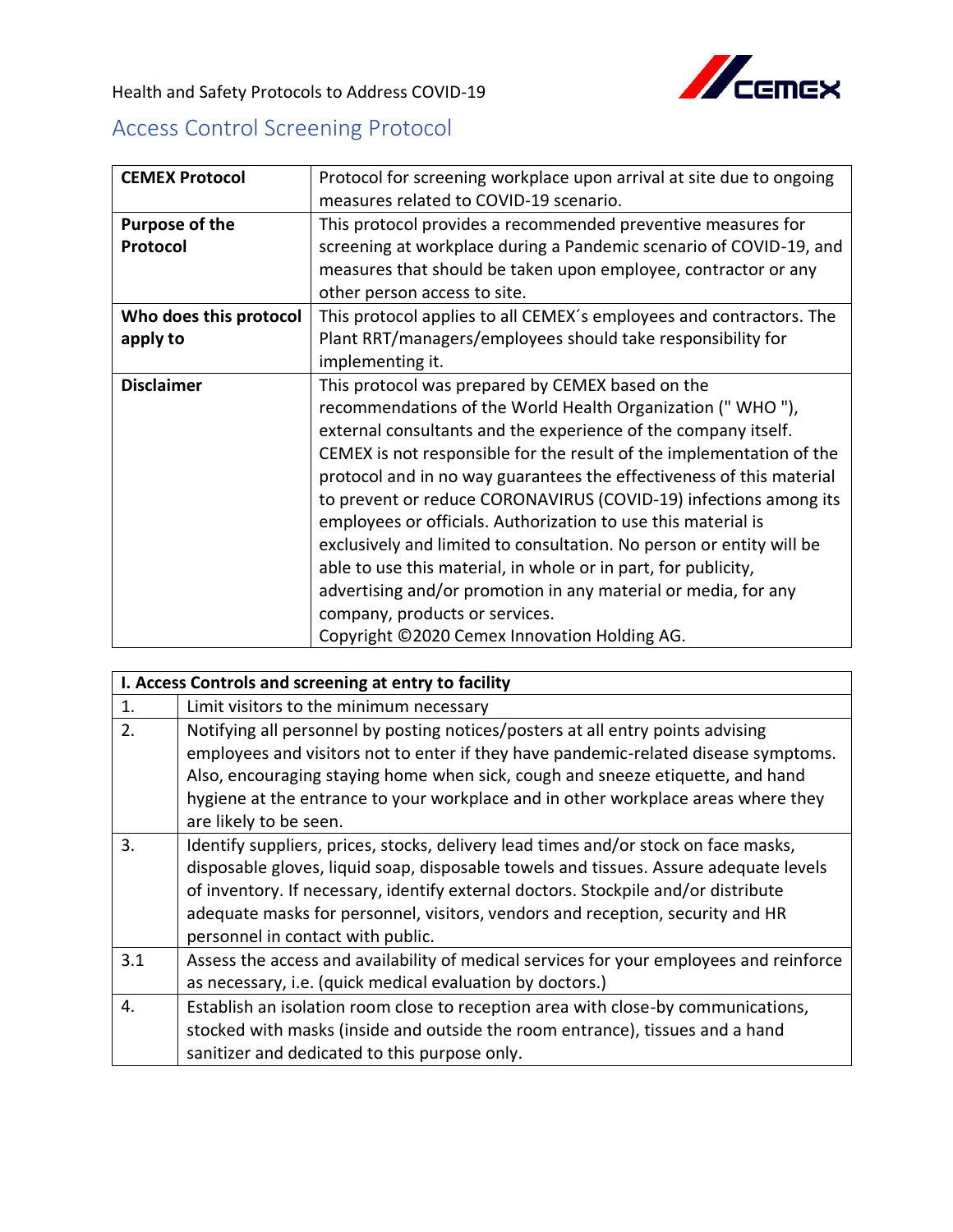

|     | I. Access Controls and screening at entry to facility                                                                                                   |  |  |
|-----|---------------------------------------------------------------------------------------------------------------------------------------------------------|--|--|
| 5.  | Receptionists, Security or Medical/HR personnel should be trained and/or briefed to                                                                     |  |  |
|     | receive and recognize visible epidemic-related disease symptoms. If available, security                                                                 |  |  |
|     | or Health and Safety staff could help coordinate the preventive screening procedures.                                                                   |  |  |
| 6   | The reception area or Security staff should screen people for COVID-19 related                                                                          |  |  |
|     | disease symptoms based on a visual inspection, screening equipment and/or                                                                               |  |  |
|     | questionnaire. Visitors should not enter the facilities if any symptoms are shown or                                                                    |  |  |
|     | missing some necessary COVID-PPE (COVID-PPE could include gloves, face masks,                                                                           |  |  |
|     | goggles or a face shield, and gowns).                                                                                                                   |  |  |
| 6.1 | Receptionist or Security welcoming visitors should always wear COVID-PPE and wash                                                                       |  |  |
|     | hands regularly.                                                                                                                                        |  |  |
| 6.2 | If possible and legally allowed, measure body temperature using a non-contact                                                                           |  |  |
|     | thermometer. Additionally, review Visitor's health history to identify 'at risk' factors.                                                               |  |  |
|     | a. Fever (higher than 37.3 $°C$ / 99.1 F) and/or any of these symptoms: cough,                                                                          |  |  |
|     | shortness of breath.                                                                                                                                    |  |  |
|     | b. Is a vulnerable person by virtue of age, underlying health or clinical condition                                                                     |  |  |
|     | and pregnancy.                                                                                                                                          |  |  |
|     | c. Is living with someone in self-isolation or a vulnerable person.                                                                                     |  |  |
| 6.3 | If any individual at reception area has fever or respiratory symptoms or any two other                                                                  |  |  |
|     | symptoms on the previous checklist, then the individual should be instructed to wear                                                                    |  |  |
|     | a mask immediately and directed to the isolation room.                                                                                                  |  |  |
| 6.4 | Once in the isolation room, a doctor (wearing a propriate disease protection gear)                                                                      |  |  |
|     | should perform a medical evaluation, or arrangements to be picked up by an                                                                              |  |  |
|     | ambulance should be made, especially if the individual is too ill to leave the office. In                                                               |  |  |
|     | any case please notify your local HR of any suspected or confirmed cases.                                                                               |  |  |
| 7.  | If an employee is confirmed to be infected, the individual or its supervisor should                                                                     |  |  |
|     | inform local doctor, HR or Security Teams of their possible infection in the workplace                                                                  |  |  |
|     | but maintain confidentiality.                                                                                                                           |  |  |
| 7.1 | Employees exposed to a co-worker with confirmed infection should also inform their                                                                      |  |  |
|     | supervisor, local doctor, HR or Security Team on how to conduct a risk assessment of                                                                    |  |  |
|     | their potential exposure.                                                                                                                               |  |  |
| 7.2 | The employee's contacts in the company should be notified. Contacts include those                                                                       |  |  |
|     | individuals with close contact since the time that the individual started to develop flu                                                                |  |  |
|     | symptoms, as well as the preceding days                                                                                                                 |  |  |
| 7.3 | If the employee or visitors can leave the office on its own, s/he should avoid public                                                                   |  |  |
|     | transport when leaving building.                                                                                                                        |  |  |
|     | Whether a family member or third person picks them up the employee or visitors<br>should wear a mask to minimize the exposure of the other individuals. |  |  |
|     |                                                                                                                                                         |  |  |
| 7.4 | The employee's workstation should be cleaned and disinfected, along with any public<br>areas where s/he has spent significant time.                     |  |  |
| 8   | All visitors required to sign in/out of the site/office should always use their own pen                                                                 |  |  |
|     | whenever possible.                                                                                                                                      |  |  |
| 9   | Use of hands sanitizing should be enforced before checking-in                                                                                           |  |  |
|     |                                                                                                                                                         |  |  |